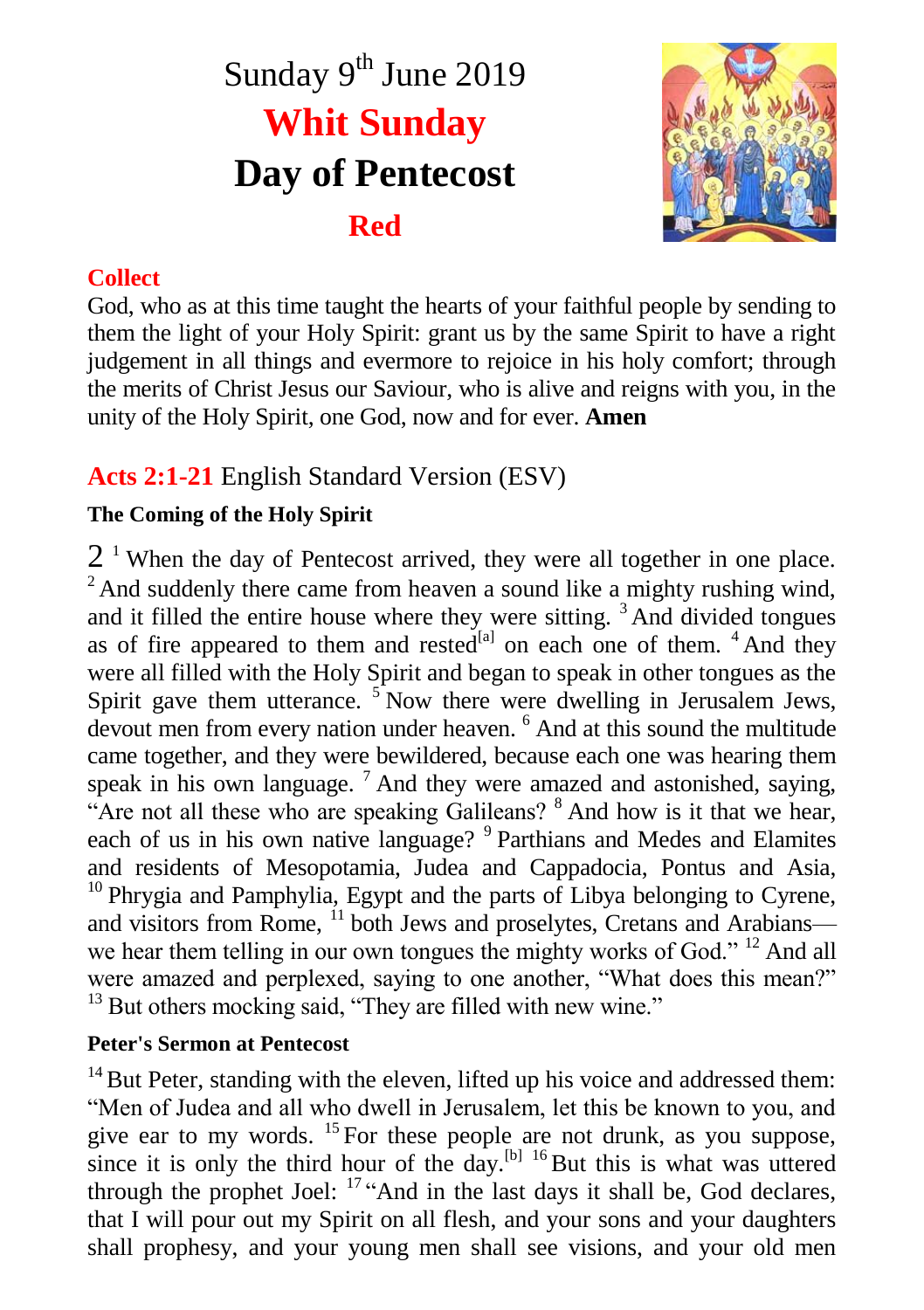shall dream dreams;  $^{18}$  even on my male servants<sup>[c]</sup> and female servants in those days I will pour out my Spirit, and they shall prophesy. <sup>19</sup> And I will show wonders in the heavens above and signs on the earth below, blood, and fire, and vapour of smoke;  $^{20}$  the sun shall be turned to darkness and the moon to blood, before the day of the Lord comes, the great and magnificent day. <sup>21</sup> And it shall come to pass that everyone who calls upon the name of the Lord shall be saved."

**Footnotes:** a. or *And tongues as of fire appeared to them, distributed among them, and rested*. b. that is, 9 am. c. Greek *bondservants*; twice in this verse.

**COMMENT:** The Jews celebrated Pentecost long before the Christian Church adopted it as the anniversary of the gift the Holy Spirit. John's Gospel refers to it by its Jewish name, "the Festival of Weeks." Originally a harvest festival, it also had a connection with the covenant God made with Noah (Genesis 9:8-17). About AD 200 the Jewish rabbinical tradition linked with the giving of the Torah on Mount Sinai. This passage tells how the Spirit came unexpectedly upon the apostles fifty days after the resurrection to give them the mandate for a new mission: to proclaim the sovereignty of God's love through the resurrection of Jesus, the Messiah/Christ. The difference between the traditions is related to the results of the experience. Luke, the presumed author of Acts, makes it clear that on this occasion the disciples received the spiritual power to carry out their newly assigned mission.

## **John 14:8-17, [25-27]** English Standard Version

14 <sup>8</sup> Philip said to Jesus, "Lord, show us the Father, and it is enough for us." <sup>9</sup> Jesus said to him, "Have I been with you so long, and you still do not know me, Philip? Whoever has seen me has seen the Father. How can you say, 'Show us the Father'? <sup>10</sup> Do you not believe that I am in the Father and the Father is in me? The words that I say to you I do not speak on my own authority, but the Father who dwells in me does his works.  $\hat{I}$ <sup>1</sup> Believe me that I am in the Father and the Father is in me, or else believe on account of the works themselves. <sup>12</sup> Truly, truly, I say to you, whoever believes in me will also do the works that I do; and greater works than these will he do, because I am going to the Father. <sup>13</sup> Whatever you ask in my name, this I will do, that the Father may be glorified in the Son.  $14$  If you ask me anything in my name, I will do it."

### **Jesus Promises the Holy Spirit**

<sup>15</sup> "If you love me, you will keep my commandments.<sup>16</sup> And I will ask the Father, and he will give you another Helper, to be with you forever,  $17$  even the Spirit of truth, whom the world cannot receive, because it neither sees him nor knows him. You know him, for he dwells with you and will be in you.  $[$ <sup>25</sup> These things I have spoken to you while I am still with you. <sup>26</sup> But the Helper, the Holy Spirit, whom the Father will send in my name, he will teach you all things and bring to your remembrance all that I have said to you.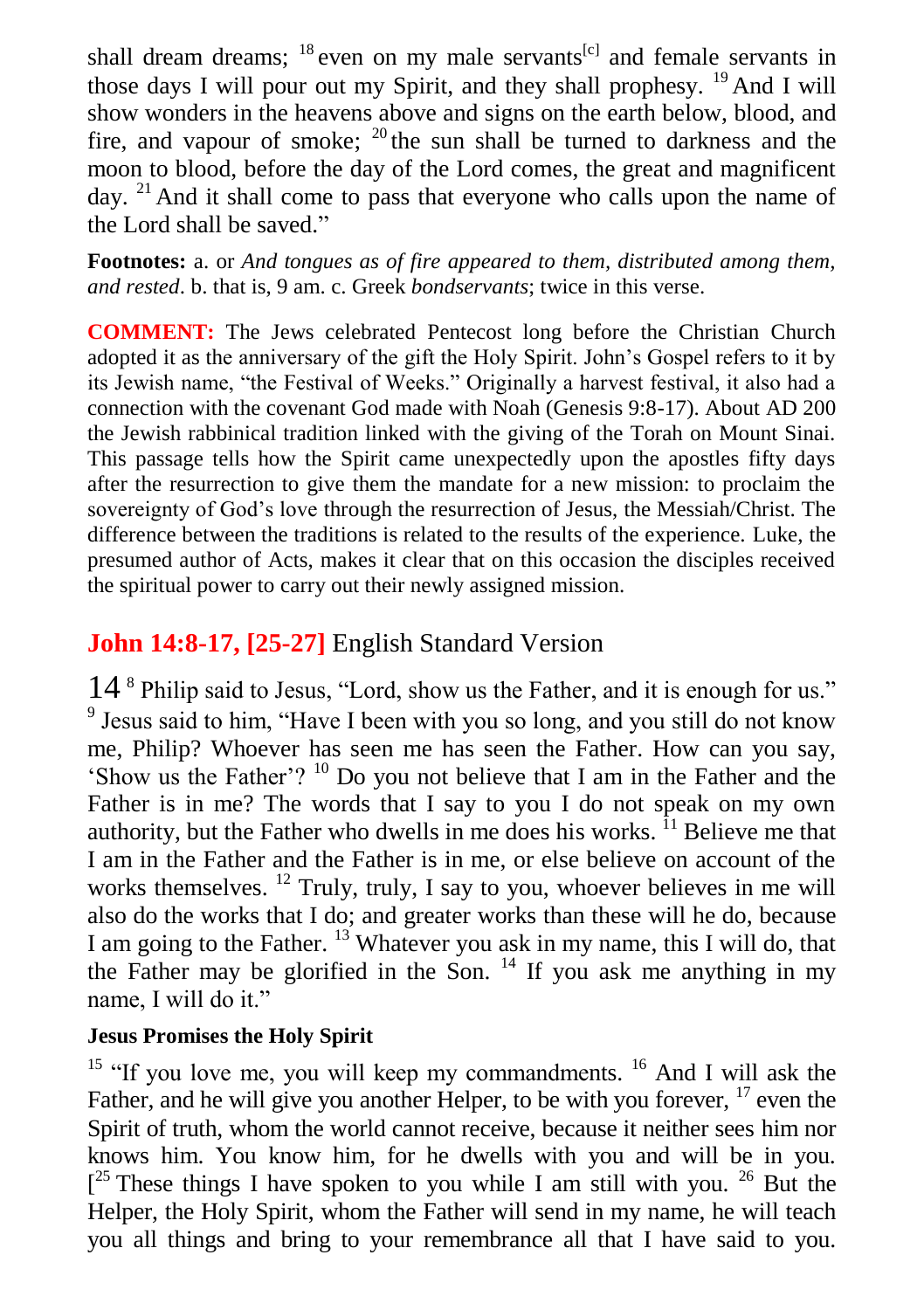$27$  Peace I leave with you; my peace I give to you. Not as the world gives do I give to you. Let not your hearts be troubled, neither let them be afraid."]

**COMMENT:** John, or possibly disciples of the apostle John, will have written this discourse from the remembered words of Jesus The words that John records addresses those who have a problem seeing Jesus as the full revelation of God. In response to Philip's longing, "Show us the Father and we will be satisfied," Jesus gave an indirect, somewhat rhetorical answer designed to elicit Philip's (and our) faith. Then he unequivocally declared his total identity with God: "Whoever has seen me has seen the Father." He follows this with a further declaration as to the validity of the words he has spoken and the deeds he has done. Then he makes an astonishing claim: "Very truly, I tell you, the one who believes in me will also do the works that I do and, in fact, will do greater works than these because I am going to the Father." This assertion can only be understood in the light of Pentecost. We must remember too that this passage was written some sixty or more years after that unique event. On that day, that powerless troop of Galileans could no more imagine than we can how God could redeem the world through their witness of words and deeds. With faith in Jesus, the Messiah/Christ, Son of God, comes the gift of the Spirit and moral responsibility. The Spirit blesses us with the spiritual grace to live in love for God and neighbour, as did Jesus himself.

## **Psalm 104:24-35** *Quam magnificata* Grail Psalter

#### R **Send forth your spirit, O Lord, and renew the face of the earth.**

 $24$  How many are your works, O Lord! In wisdom you have made them all. The earth is full of your riches.  $\mathbf{R}^{\prime}$ 

 $25$  There is the sea, vast and wide, with its moving swarms past counting, living things great and small.  $26$  The ships are moving there and the monsters you made to play with.  $\mathbf{R}'$ 

 $27$  All of these look to you to give them their food in due season. 28 You give it, they gather it up: you open your hand, they have their fill.  $\mathbb{R}^7$ 

 $29$  You hide your face, they are dismayed; you take back your spirit, they die, returning to the dust from which they came.  $30$  You send forth your spirit, they are created; and you renew the face of the earth.  $\mathbf{R}^{\prime}$